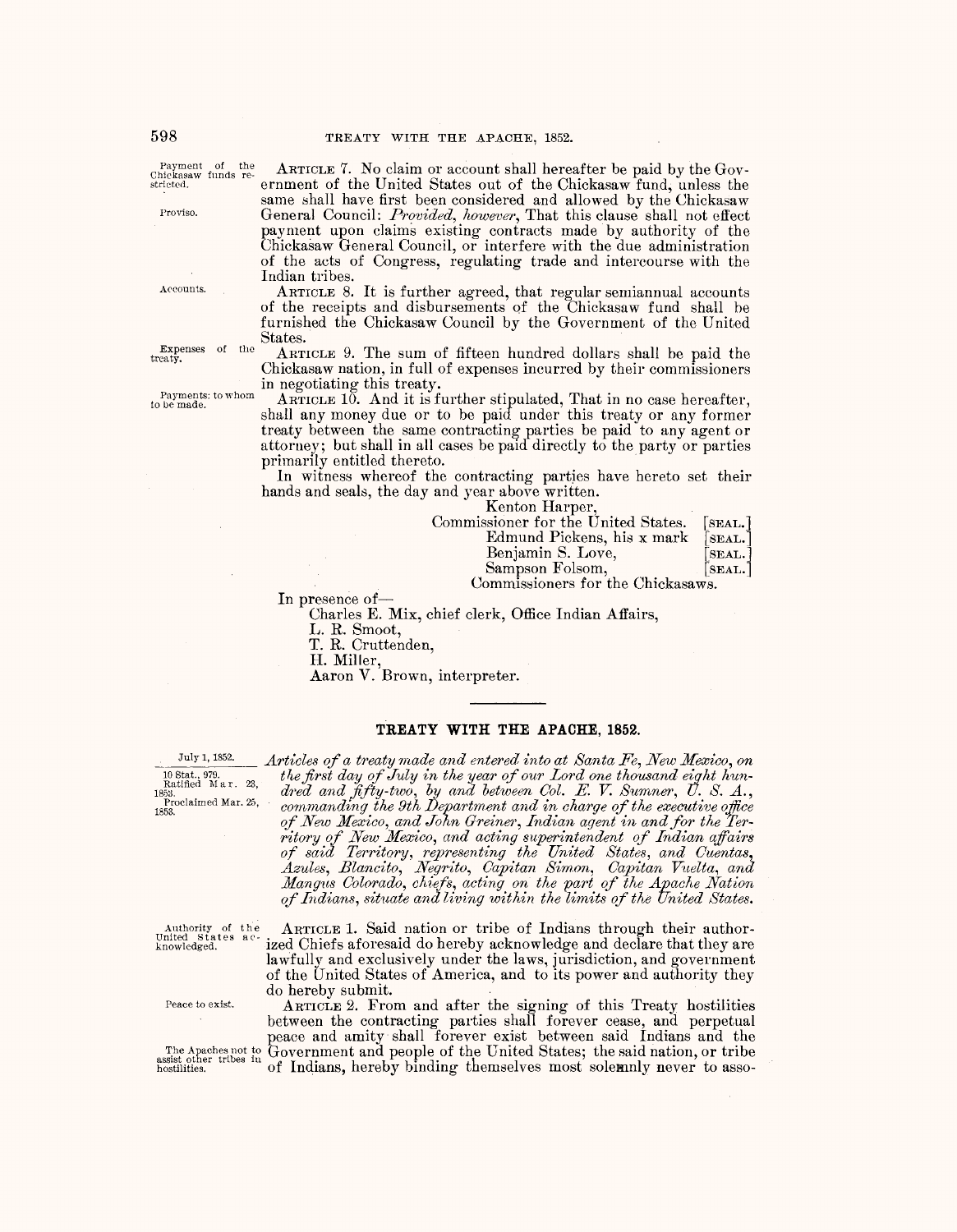ciate with or give countenance or aid to any tribe or band of Indians. or other persons or powers, who may be at any time at war or enmity with the government or people of said United States.

ARTICLE 3. Said nation, or tribe of Indians, do hereby bind them-<br>selves for all future time to treat honestly and humanely all citizens of states and nations at<br>the United States, with whom they have intercourse as well a the United States, with whom they have intercourse, as well as all persons and powers, at peace with the said United States, who may be lawfully among them, or with whom they may have any lawful intercourse.

ARTICLE 4. All said nation, or tribe of Indians, hereby bind them-<br>selves to refer all cases of aggression against themselves or their prop- to Government.<br>erty and territory to the government of the United States for adju erty and territory, to the government of the United States for adjust-formed to. ment, and to conform in all things to the laws, rules, and regulations of said government in regard to the Indian tribes.

ARTICLE 5. Said nation, or tribe of Indians, do hereby bind them- provisions against selves for all future time to desist and refrain from making any "incur-ico.<br>sions within the Territory of Mexico" of a hostile or predatory character; and that they will for the future refrain from taking and conveying into captivity any of the people or citizens of Mexico, or the animals or property of the people or government of Mexico; and that they will, as soon as possible after the signing of this treaty, surrender to their agent all captives now in their possession.

ARTICLE 6. Should any citizen of the United States, or other per- Persons injuring the son or persons subject to the laws of the United States, murder, rob, and punished. or otherwise maltreat any Apache Indian or Indians, he or they shall be arrested and tried, and upon conviction, shall be subject to all the penalties provided by law for the protection of the persons and property of the people of the said States.

ARTICLE 7. The people of the United States of America shall have the Apache territory. free and safe passage through the territory of the aforesaid Indians, under such rules and regulations as may be adopted by authority of the said States.

ARTICLE 8. In order to preserve tranquility and to afford protection Military posts, agento all the people and interests of the contracting parties, the govern-houses to be established in ment of the United States of America will establish such military posts lished. and agencies, and authorize such trading houses at such times and places as the said government may designate.

ARTICLE 9. Relying confidently upon the justice and the liberality Territorial boundaof the aforesaid government, and anxious to remove every possible cause that might disturb their peace and quiet, it is agreed by the aforesaid Apache's that the government of the United States shall at its earliest convenience designate, settle, and adjust their territorial boundaries, and pass and execute in their territory such laws as may be deemed conducive to the prosperity and happiness of said Indians.<br>ARTICLE 10. For and in consideration of the faithful performance Apaches.

of all the stipulations herein contained, by the said Apache's Indians, the government of the United States will grant to said Indians such donations, presents, and implements, and adopt such other liberal and humane measures as said government may deem meet and proper.

ARTICLE 11. This Treaty shall be binding upon the contracting par- when treaty to be ties from and after the signing of the same, subject only to such modifications and amendments as may be adopted by the government of the United States; and, finally, this treaty is to receive a liberal construction, at all times and in all places, to the end that the said Apache Indians shall not be held responsible for the conduct of others, and that the government of the United States shall so legislate and act as to secure the permanent prosperity and happiness of said Indians.

In faith whereof we the undersigned have signed this Treaty, and affixed thereunto our seals, at the City of Santa Fé, this the first day

Presents to the

How construed.